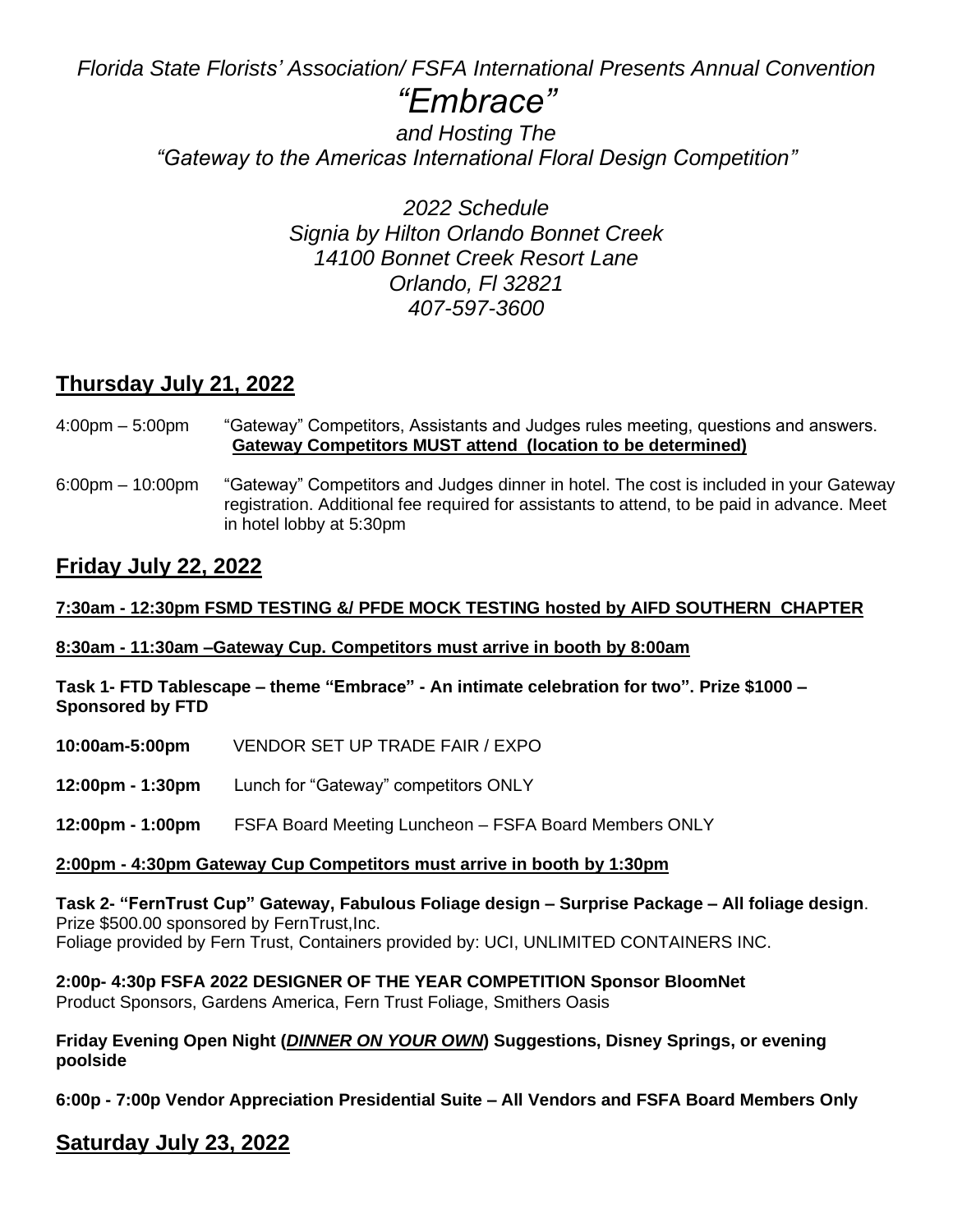### **8:30am - 10:00am VIEWING GATEWAY CUP**

### **8:30am - 11:00am –Gateway Cup Competitors must arrive in booth by 8:00am**

## **Task 3 - Details Flowers Bridal Bouquet Sponsor: Details Flowers Software**

**8:00am - 10:00pm IAN PROSSER BRIDAL BOUQUET COMPETITION** (Advanced Registration Required on the FSFA website. BRING YOUR COMPLETED DESIGN WITH YOU to the convention registration desk.

**10:00am - 11:30am MAIN STAGE PRESENTATION FEATURING DONALD YIM AIFD** – "Designing for Today's Market with a modern style - taking retail to the next level. SPONSOR: BLOOMNET/FLORIOLOGY

**12:00pm - 1:30pm LUNCHEON and FSFA ANNUAL BUSINESS MEETING**

**12:45pm- 1:30pm Guest Luncheon Speaker – Kate Penn CEO Society of American Florist**

**2:00pm - 3:30pm MAIN STAGE PRESENTATION, FEATURING, RANDY WOOTEN AIFD** PFCI - "TODAY'S BRIDE" SPONSOR: FTD

## **3:30pm - 5:00pm VIEWING GATEWAY CUP**

## **2:00pm - 5:00pm Gateway Cup Competitors must arrive in booth 1:30pm**

**Task 4 - Teleflora Sunshine Cup - Interpretive Design – Prize \$1000 - Sponsor Teleflora** Containers sponsored by Accent Décor

**5:00pm - 6:00pm Partners Expo/ Vendors Reception** Hors d'oeuvre Sponsor BloomNation. Cash Bar (in trade fair)

### **6:00pm - 7:00pm MAIN STAGE THE GATEWAY PRESENTS:" LETS TALK COMPETITIONS" FEATURING HITOMI GILLIAM AIFD, KEN SENTER AIFD, JACOB MCCALL AIFD**

*DINNER ON YOUR OWN* 

**Sunday July 24th 2022**

**8:00am - 9:30am BREAKFAST & BUSINESS PRESENTATION** 

# **9:30am - 10:00am FSFA NEW BOARD MEETING (BOARD MEMBERS ONLY)**

### **9:00am - 12:00pm Gateway Cup Competitors must arrive in booth 8:30pm**

**Task 5 - the Final Task –FLORIOLOGY FLORAL FASHION. Prize \$500 Sponsored by Floriology Powered by Bloomnet.**

**10:00am - 11:30am MAIN STAGE PRESENTATION FEATURING: Jody McLeod AIFD CFD NCCPF -** "Embracing the Principles and Elements" Sponsor By TELEFLORA

### **12:00noon – 2:00pm** *LUNCH ON YOUR OWN*

**2:00noon – 4:00pm – Vendor Breakdown of Partner's Expo**